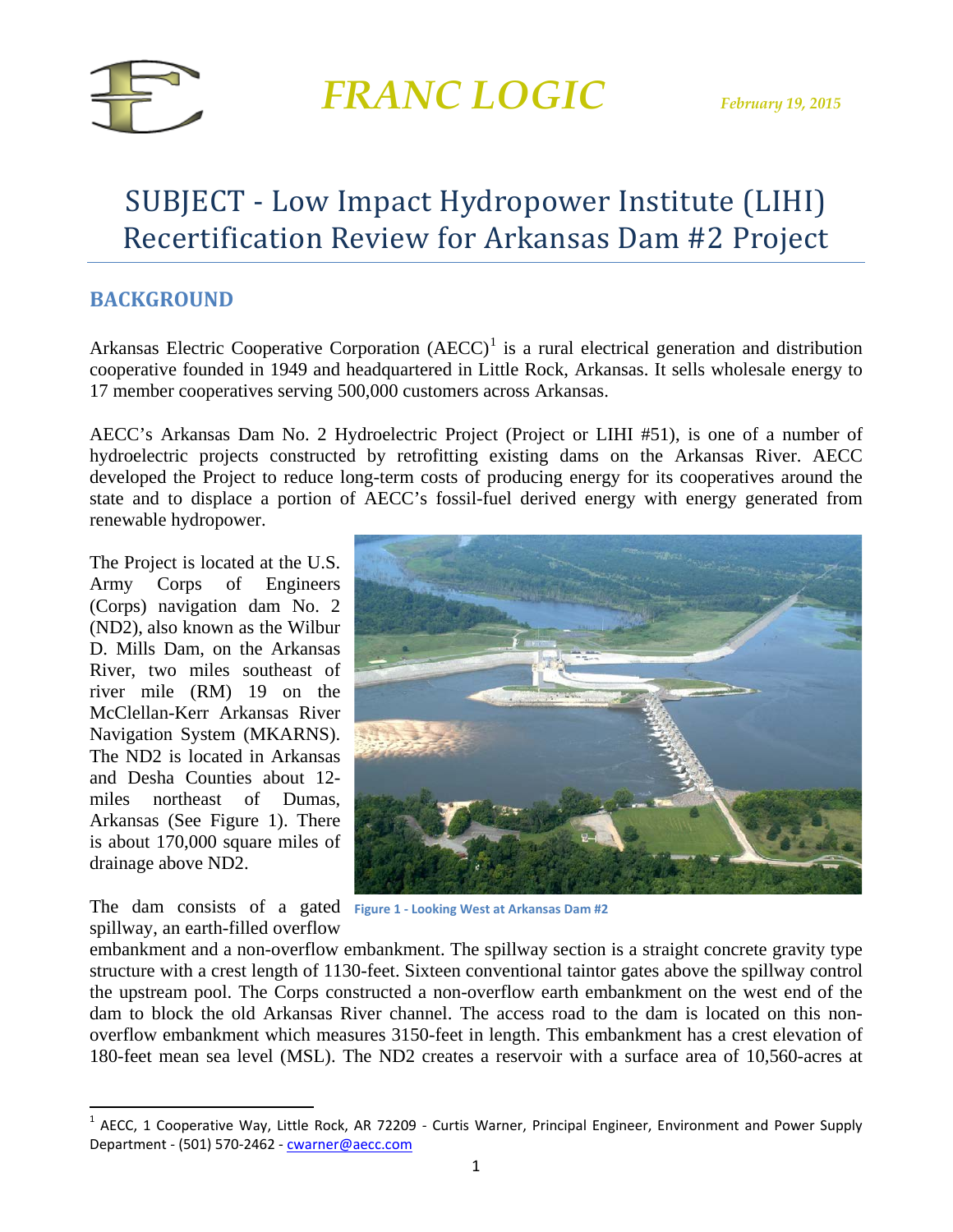

normal maximum operating elevation of 162-feet MSL. At an estimated average depth of 12 feet, the volume is 127,000 acre-feet.

The MKARNS is a 445-mile long waterway with 18 locks and dams distributed over the majority of

that distance. The Corps constructed the waterway between 1964 and 1970 to achieve the primary goal of allowing barge traffic to traverse a 420-foot drop in elevation along the Arkansas River and its confluence with the Mississippi River.

The Corps constructed the ND2 between 1963-1968 to impound and maintain a minimum nine-foot deep navigation pool along this section of the Arkansas River. reach of the Arkansas River



The shallowness of the lower **Figure 2 - View of the McClellan-Kerr Arkansas Navigation System in the vicinity of the Project**

precluded direct navigation from the Mississippi River to the Arkansas River.

Accordingly, the first ten miles of the White River, which meets the Mississippi River just upstream of the confluence of the Arkansas and Mississippi Rivers, provides the entrance channel to the McClellan-Kerr canal; a nine-mile artificial canal that connects the White River to the Arkansas River immediately upstream of ND2 (See Figure 2). Also, because there is no commercial navigation below ND2, the dam has no lockage facilities.

The project underwent regulatory review by state and federal natural resource, environmental and cultural resource agencies in the early 1980s and again in the early 1990s. These agencies included the Arkansas Game and Fish Commission (AGFC), the U.S. Fish and Wildlife Service (USFWS), the Arkansas Department of Pollution Control and Ecology (ADPCE), today known as the Arkansas Department of Environmental Quality (ADEQ), the Environmental Protection Agency (EPA), and the Arkansas state historic preservation office (SHPO), today known as the Department of Arkansas Heritage (DAH). Agencies stated that they had no objections to the project and made recommendations relating only to avoiding construction-related water quality impacts, performing wetland mitigation (in the context of the 404P), and providing recreation resources, but did not make any recommendations regarding flows or fish and wildlife protections.

A water quality certificate  $(WQC)^2$  $(WQC)^2$  was issued to AECC by the ADPCE for the Project on November 4, 1981. On August 10, 1983, the Federal Energy Regulatory Commission (FERC) issued a 50-year

<span id="page-1-0"></span><sup>&</sup>lt;sup>2</sup> 1981 WQC - [http://www.lowimpacthydro.org/assets/files/Arkansas%20River%20Dam%202/ArkRiver%20Att%20G%20-](http://www.lowimpacthydro.org/assets/files/Arkansas%20River%20Dam%202/ArkRiver%20Att%20G%20-%20Water%20Quality%20Cert%201981.pdf) [%20Water%20Quality%20Cert%201981.pdf](http://www.lowimpacthydro.org/assets/files/Arkansas%20River%20Dam%202/ArkRiver%20Att%20G%20-%20Water%20Quality%20Cert%201981.pdf)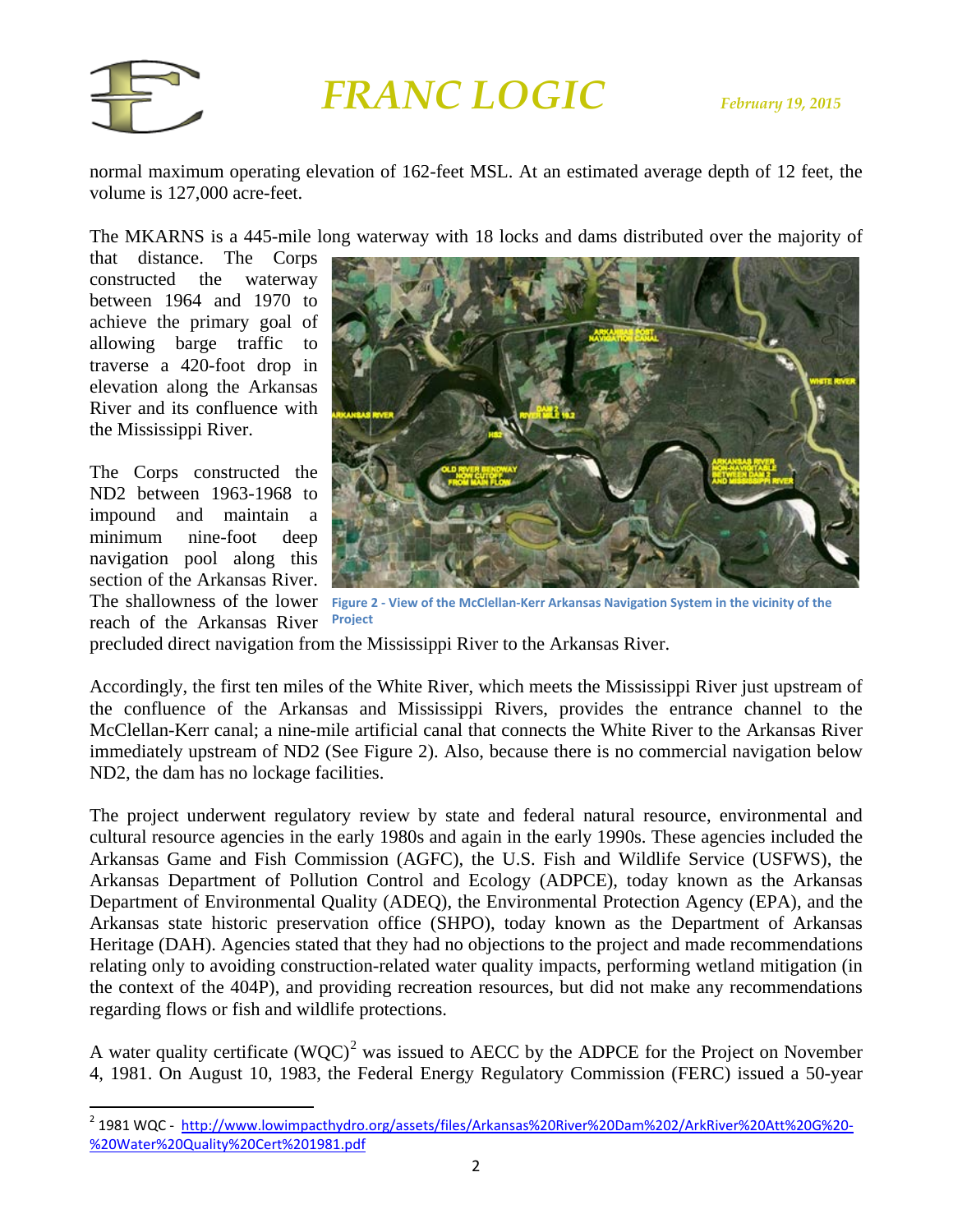

license for the Project<sup>[3](#page-2-0)</sup> to AECC. Due to construction challenges and other factors AECC did not begin building the project until the 1990s. On June 1,  $1994<sup>4</sup>$  $1994<sup>4</sup>$  $1994<sup>4</sup>$ , the ADPCE approved a revised WQC to approve partial land fill of wetlands for the Project. Also, in 1994, AECC obtained a Corps Clean Water Act Section 404 (wetland fill) permit (404P).

AECC constructed the hydropower project into an existing non-overflow embankment and began

operation in 1999 (See Figure 3). The hydro facilities (Latitude: 33° 59' 11" N degrees and Longitude: 91° 18' 56" W degrees) are separate from those of the Corps facilities.

A headrace channel was constructed to divert the river flow and convey it into the powerhouse. Rip-rapped slope banks and reinforced concreted training walls forming the sides of the channel were built upstream from the powerhouse. Beyond the training walls, the stabilized sides of the channel



**Figure 3 - Power View Looking Upstream**

were sloped to meet existing ground level. A log boom across the headrace is intended to trap large debris; however, a trash rack crane on the powerhouse is required to clear the trashrack of the extensive debris the Arkansas River can deliver.

Water flow is directed back into the river by the tailrace channel. A portion of the existing navigation revetments were removed to construct the headrace and tailrace channels. These channels provide a transition to the undisturbed revetment areas.

The powerhouse is approximately 180-feet wide by 225-feet long. The upstream face of the powerhouse is located about 500-feet downstream from the dam axis. The powerhouse structure is located on the west side of the Arkansas River adjacent to the dam on the existing non-overflow embankment. The powerhouse elevation is at least as high as the non-overflow embankment.

During the initial LIHI certification process in 2009, AECC requested and obtained letters from key resource agencies pertaining to the Project.

<span id="page-2-1"></span><span id="page-2-0"></span><sup>&</sup>lt;sup>3</sup> FERC license - <u><http://elibrary.ferc.gov/idmws/common/opennat.asp?fileID=13665671></u><br><sup>4</sup> 1994 WQC - h<u>ttp://www.lowimpacthydro.org/assets/files/Arkansas%20River%20Dam%202/ArkRiver%20Att%20F%20-</u> [%20Water%20Qual%20Cert%201994.pdf](http://www.lowimpacthydro.org/assets/files/Arkansas%20River%20Dam%202/ArkRiver%20Att%20F%20-%20Water%20Qual%20Cert%201994.pdf)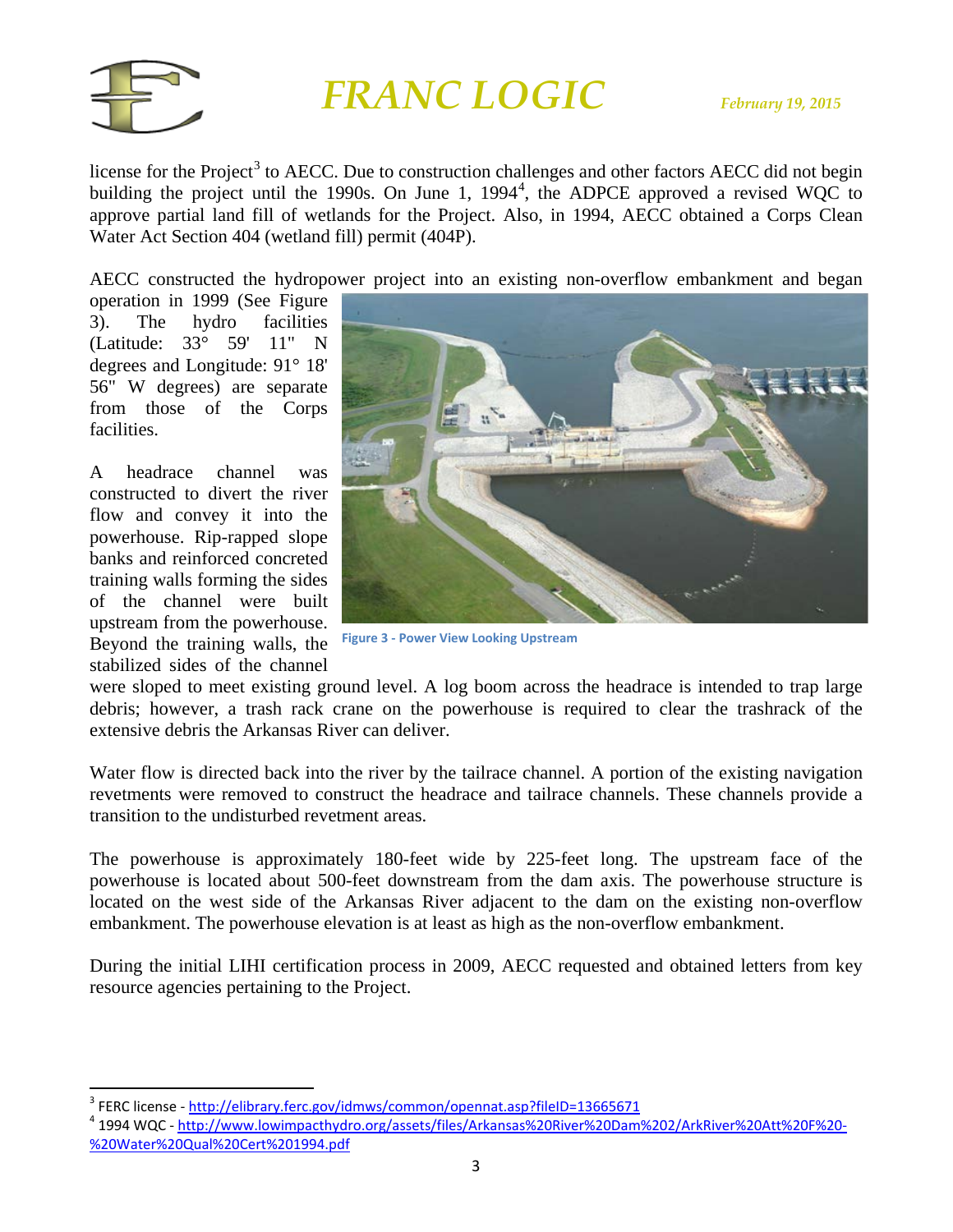

In an April 10, 2009 letter<sup>[5](#page-3-0)</sup>, the USFWS stated with regard to flows that, "... *we conclude that the facility is not responsible for any previously existing or potentially adverse flow-related impacts to fish and wildlife resources. This assessment pertains both to the volume of flows and to ramping rates as any effects resulting there from are attributable solely to the Corps' and their operation …".* 

Pertaining to water quality the USFWS stated, *"... We understand that the Arkansas Department of Environmental Quality recently affirmed that the facility's operations "remain consistent with the State of Arkansas' water quality criteria, and that the Arkansas River in that area of the State is not on the 303 d list of impaired waters …"*

With regard to the Clean Water Act the USFWS stated, *"... AECC is in compliance with all recommendations made by the Service in connection with the Clean Water Act Section 404 permit for the construction of the facility …"*

Concerning Anadromous and Catadromous Species the USFWS stated, *"... the USFWS did not issue a mandatory fish passage prescription for American eel (anguilla rostrata) at the time of licensing because it was not then a species of concern, and it is not a federally listed species at this time … it is the Service's position that limited passage is available upstream of the project via the Arkansas Post Canal … Limited passage is also available at the facility site during overflow and pass through flood conditions. If fish passage issues for this or other species are identified in the future they will be addressed at that time …"*

With regard to the Resident Fish Species the USFWS stated, *"... The Service does not currently have concerns about resident fish passage or adverse impacts to resident fish resources from the facility …"*

Lastly, regarding Threatened and Endangered Species the USFWS stated, *"...The Service's consultation letters with AECC prior to the facility's FERC licensing made reference to two endangered species, the American alligator and Bald eagle, and generally concluded that the facility would not have adverse effects on those two species ... we believe that the facility is having no effects on these species beyond those attributable to Corps operations and pre-existing conditions … The Interior Least Tern, a federally listed as endangered species, has been found to inhabit areas*  downstream of the facility since our commenting on the FERC licensing. In addition, we believe that it *is possible that two other federally listed species may be present in the lower Arkansas River downstream of the facility. Those species are: Pallid sturgeon and Fat pocketbook mussel ... The Service issued recovery plans for all three species prior to construction of the facility. Those recovery plans contain no requirements that apply to the facility, nor has the Service issued incidental take authority to the facility. Furthermore, the Service consulted with the Corps in 2005 regarding their operations and provided a Biological Opinion regarding effects to and recovery of Interior Least Tern. Any current effects to Interior Least Tern are pre-existing (existed prior to construction and operation of the hydroelectric facility) and are therefore attributable to the Corps' operations and cannot be attributed to AECC or the operation of their facility … In regards to the Pallid Sturgeon and Fat pocketbook mussel, there is currently insufficient information available to indicate whether or not they* 

<span id="page-3-0"></span>5 USFWS April 10, 1999 letter -

[http://www.lowimpacthydro.org/assets/files/Arkansas%20River%20Dam%202/ArkRiver%20Att%20C%20-](http://www.lowimpacthydro.org/assets/files/Arkansas%20River%20Dam%202/ArkRiver%20Att%20C%20-%20USFWS%202009%20letter.PDF) [%20USFWS%202009%20letter.PDF](http://www.lowimpacthydro.org/assets/files/Arkansas%20River%20Dam%202/ArkRiver%20Att%20C%20-%20USFWS%202009%20letter.PDF)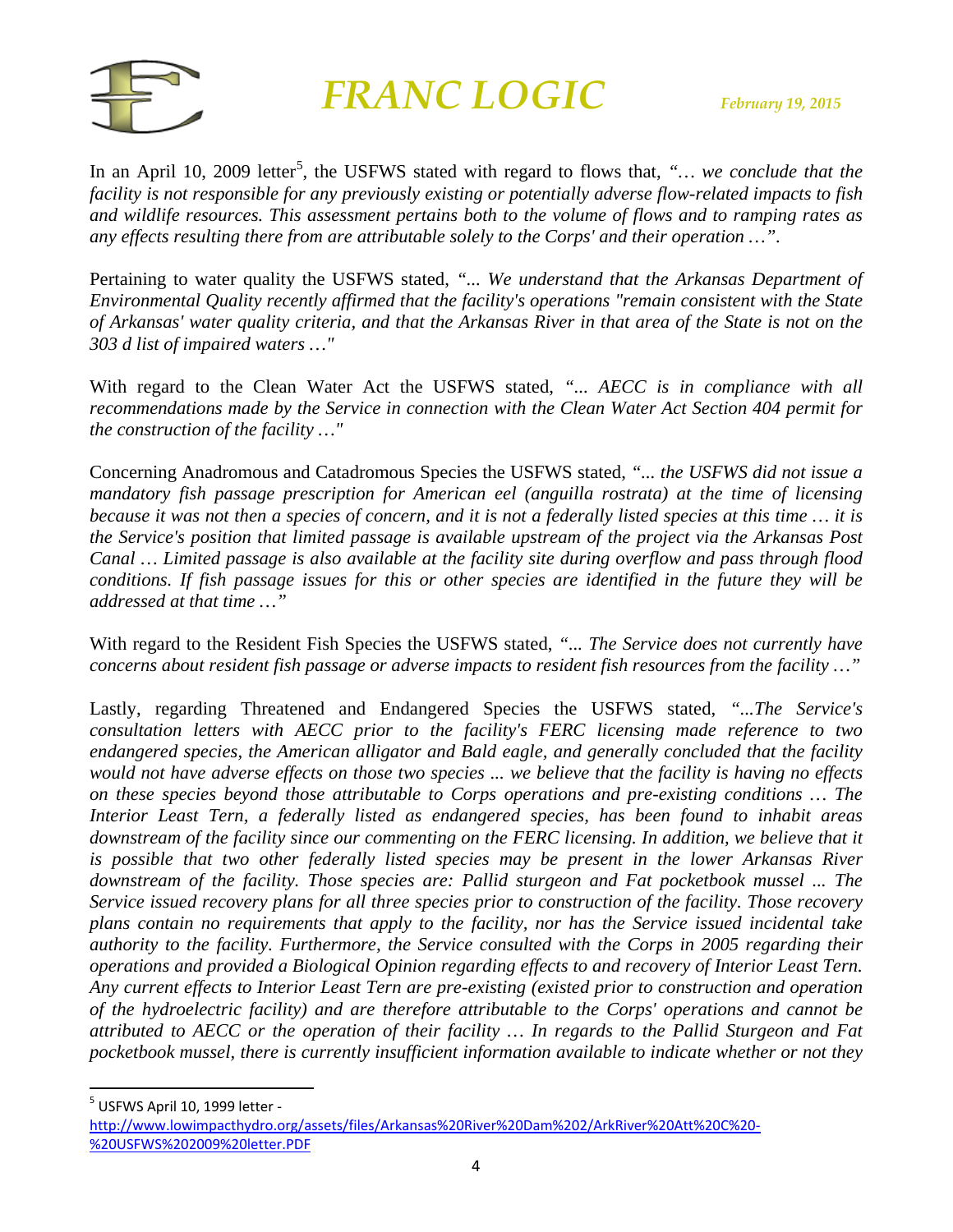

*are present in the river system or to suggest adverse effects associated with this project apart from pre-existing conditions or effects attributable to Corps operations. Therefore, the Service has no concerns or comments regarding effects to these species from this facility at this time. …"*

In an April 10, 2009 letter<sup>[6](#page-4-0)</sup>, the AGFC stated, "... *Biologists from our agency have reviewed the proposed project and we concur with recommendations stated in a letter from the U.S. Fish & Wildlife Service, dated April 10, 2009 …"*

Also, in a January 9, 2012 email<sup>[7](#page-4-1)</sup> the USFWS, stated, *"The Service in cooperation with Mississippi State University, the Arkansas Game and Fish Commission, and the U.S. Army Corps of Engineers has tagged over 100 pallid sturgeon, a federally listed endangered species, in the Mississippi River with acoustic transmitters and placed as large array of sensors along the Mississippi, White, and Arkansas Rivers. Sensors placed on the Yancopin Bridge detected two of these fish this past spring leading us to expand our survey area by placing additional sensors upstream of the dam near Pendleton and immediately downstream of the dam on the spillway side. We would like to place an additional sensor on the powerhouse side to insure detection of any fish entering the channel approaching the powerhouse …"*

As part of the latest LIHI recertification process in 2014, AECC requested and obtained letters from key resource agencies pertaining to the Project.

In a June 2, 2014 email<sup>[8](#page-4-2)</sup>, the ADEQ stated that no data suggests that the Project operations to present are inconsistent with the state's water quality criteria in general. Also, this portion of the Arkansas River is not on the EPA approved 2008 303(d) list, nor is it on the draft 2010, draft 2012, or draft 2014 lists.

In May through June of 2014 a series of emails between the AECC and the USFWS occurred pertaining to an American Eel survey study near the Project<sup>[9](#page-4-3)</sup>.

<span id="page-4-0"></span> 6  $6$  AGFC April 15, 2009 letter -

[http://www.lowimpacthydro.org/assets/files/Arkansas%20River%20Dam%202/ArkRiver%20Att%20D%20-](http://www.lowimpacthydro.org/assets/files/Arkansas%20River%20Dam%202/ArkRiver%20Att%20D%20-%20AGFC%202009%20Letter.PDF) [%20AGFC%202009%20Letter.PDF](http://www.lowimpacthydro.org/assets/files/Arkansas%20River%20Dam%202/ArkRiver%20Att%20D%20-%20AGFC%202009%20Letter.PDF)

<span id="page-4-1"></span> $\frac{1}{7}$  USFWS January 9, 2012 letter -

[http://www.lowimpacthydro.org/assets/files/Arkansas%20River%20Dam%202/ArkRiver%20Att%20L%20-](http://www.lowimpacthydro.org/assets/files/Arkansas%20River%20Dam%202/ArkRiver%20Att%20L%20-%20USFWS%20email%201-9-2012.pdf) [%20USFWS%20email%201-9-2012.pdf](http://www.lowimpacthydro.org/assets/files/Arkansas%20River%20Dam%202/ArkRiver%20Att%20L%20-%20USFWS%20email%201-9-2012.pdf)<br><sup>8</sup> June 2, 2014 ADEQ email -

<span id="page-4-2"></span>

[http://www.lowimpacthydro.org/assets/files/Arkansas%20River%20Dam%202/ArkRiver%20Att%20E%20-](http://www.lowimpacthydro.org/assets/files/Arkansas%20River%20Dam%202/ArkRiver%20Att%20E%20-%20ADEQ%20Confirmation%202014.pdf) [%20ADEQ%20Confirmation%202014.pdf](http://www.lowimpacthydro.org/assets/files/Arkansas%20River%20Dam%202/ArkRiver%20Att%20E%20-%20ADEQ%20Confirmation%202014.pdf)

<span id="page-4-3"></span> $9$  USFWS June 2014 email -

[http://www.lowimpacthydro.org/assets/files/Arkansas%20River%20Dam%202/ArkRiver%20Att%20M%20-](http://www.lowimpacthydro.org/assets/files/Arkansas%20River%20Dam%202/ArkRiver%20Att%20M%20-%20USFWS%20email%206-6-2014.pdf) [%20USFWS%20email%206-6-2014.pdf](http://www.lowimpacthydro.org/assets/files/Arkansas%20River%20Dam%202/ArkRiver%20Att%20M%20-%20USFWS%20email%206-6-2014.pdf)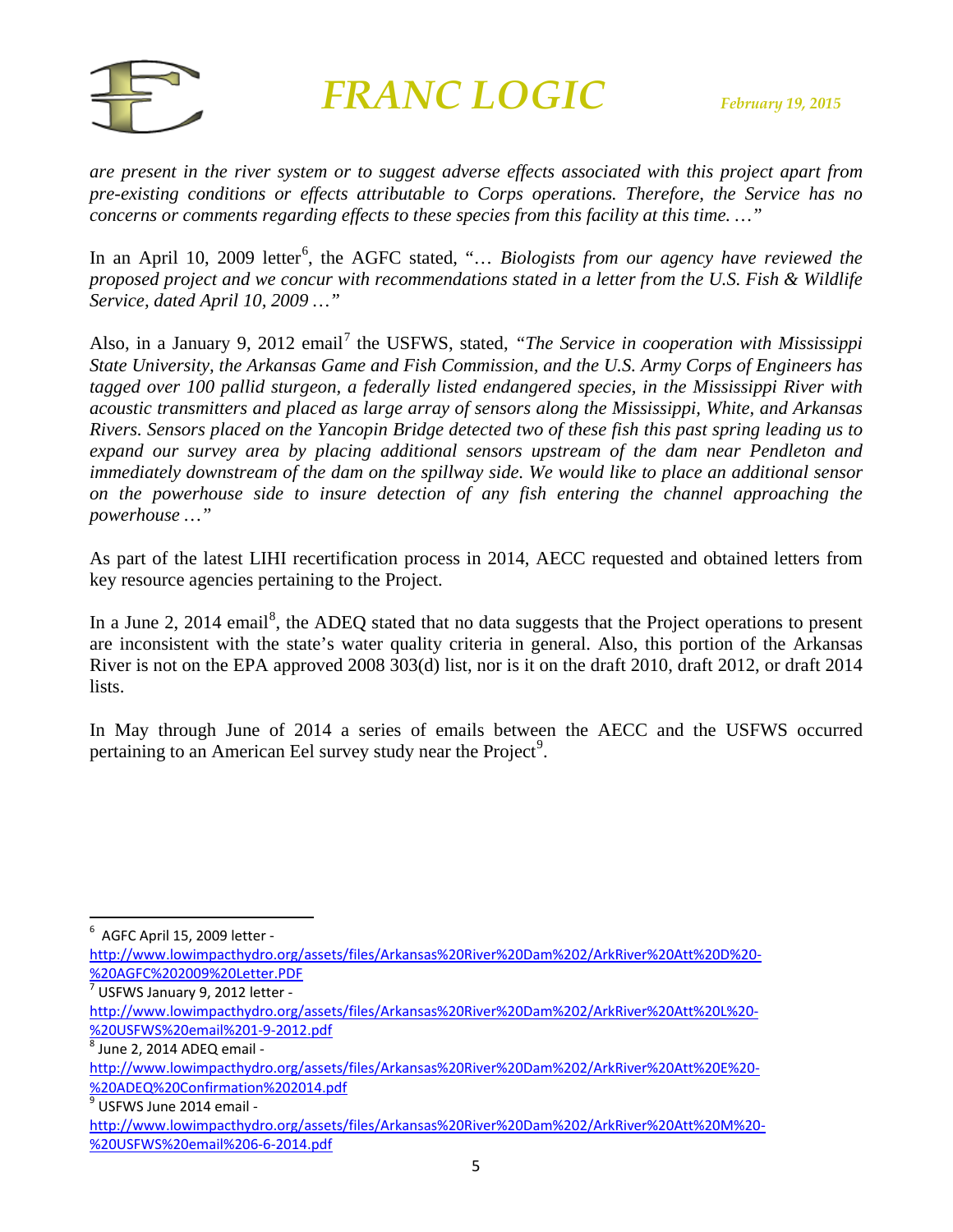

#### **Arkansas Dam No. 2**

The Project consists of a single development with a total installed capacity of 108.0 megawatts (MW), producing an average annual generation (AAE) of 315 gigawatt-hours (GWh). The annual plant factor is 33.3%.

The powerhouse contains three horizontal shaft axial-flow bulb turbines. Each of the turbines is of the Kaplan propeller type with four adjustable blades, and adjustable wicket gates, complete with an electronically controlled hydraulically operated governor. The maximum net power head available to the turbines is approximately 44.5 feet. The turbines operate under a net head which normally ranges from 5-feet to 37-feet. Each turbine is directly coupled to a generator by the horizontal shaft. Both rotate at 72 revolutions per minute (rpm).

The electrical power and energy from the project is conveyed to the electrical network by a single span of 115-kilovolt (kV) transmission line to a new 115-kV switching station. The switching station is connected to a new 115-kV transmission line which was constructed by the Arkansas Power and Light Company (APLC) and is now owned by Entergy.

As required by the FERC license, the project operates in a run-of-river mode (ROR), with no ability to impound water and no discretion over flow releases, which are dictated by the Corps. The February 25, 1999 Memorandum of Agreement Establishing Procedures for Hydropower Operation at Wilbur D. Mills Dam between the Corps and  $\text{AECC}^{10}$  $\text{AECC}^{10}$  $\text{AECC}^{10}$  (MOA) stipulates:

*"During normal operation the Hydropower Project will generate with one, two, or three units up to 24 hours per day when available river flows exist. All of the following flows are approximate. The flow range during which generation is possible is from 4,000 cfs (minimum turbine discharge) to 200,000 (flow at which units are shut down due to insufficient operating head). River flows from 4,000 cfs to 53,400 cfs (Hydropower Project maximum discharge capacity) normally will be passed through the powerhouse but may be passed through either, neither, or both the powerhouse and Wilbur D. Mills Dam in a coordinated effort, as the Corps deems appropriate. It shall be the responsibility of the Licensee to assure release rates are made as set by the Corps. The Licensee shall schedule all hydropower releases in compliance with the Lockmaster's needs and instructions. For river flows between 53,400 and 200, 000 cfs, discharges will be made through both the powerhouse and Wilbur D. Mills Dam. At flows greater than 200,000 cfs, discharges will be made through Wilbur D. Mills Dam only. The Licensee agrees to fully cooperate with the Corps in the establishment of release schedules and in case of disagreement the Corps' decision will be final."*

In practice, each turbine typically operates over a flow range of 4,100 to 16, 400 cubic feet per second (cfs). The maximum flow rate though the powerhouse is in the range of 51,000-cfs. At this flow range or below, all flows pass through the powerhouse and no flow is through the Corps spillway gates. At total river flow above 51,000-cfs up to about 210,000-cfs, the Corps' spillway gates are opened to handle the flows beyond the 51,000-cfs capacity of the powerhouse. Any river flow above 210,000-cfs usually has insufficient head for turbine operation, in which case all flows are released through the spillway gates.

<span id="page-5-0"></span><sup>&</sup>lt;sup>10</sup> MOA - <http://elibrary.ferc.gov/idmws/common/opennat.asp?fileID=8137453>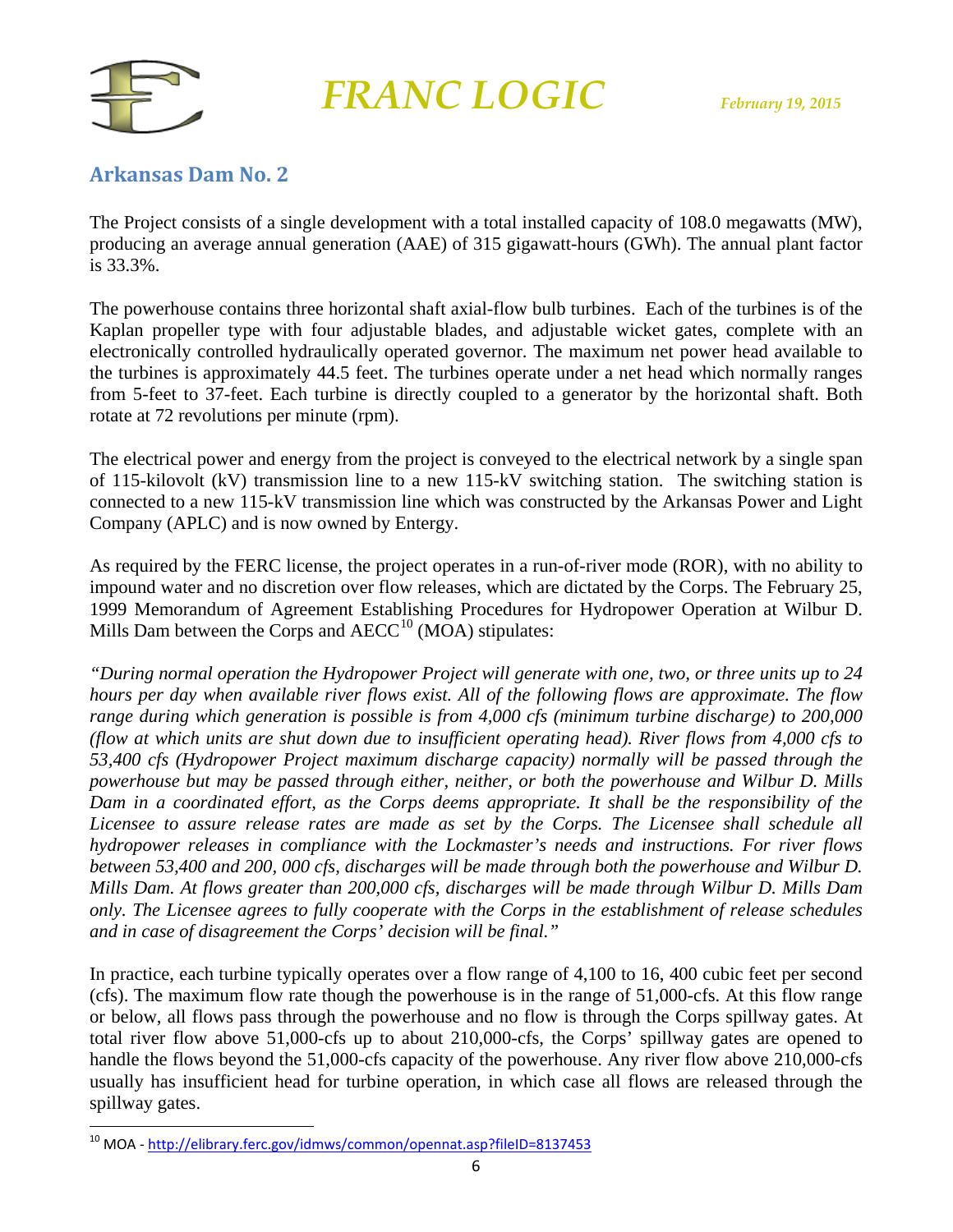

### **LIHI RE-CERTIFICATION PROCESS**

Recertification review focuses solely on determining the answers to the following two questions:

1) Has there been a material change in circumstances since the original certification was issued?

For purposes of recertification review, a "material change in circumstances" will mean one or both of the following:

(a) Non-compliance: Since receiving its last certification from LIHI, the certificate holder/applicant has not implemented, or has delayed implementing, or has done an inadequate job of implementing obligations at or near the facility that are of relevance to LIHI's criteria. These obligations could be in the form of terms and conditions of license(s), settlement agreements, resource agency recommendations or agreements, LIHI conditions of certification including annual notifications, agreements with local municipalities or other third parties or similar relevant obligations; or

(b) New or renewed issues of concern that are relevant to LIHI's criteria: Since receiving its last certification from LIHI, either new issues of concern and relevance to LIHI's criteria have emerged that did not exist or were not made known to LIHI at the time of certification, or there continues to be ongoing problems with previously known issues that appeared to LIHI to be resolved or on the road to resolution at the time of certification but in fact are not resolved, and are ongoing at the time of the re-certification application.

If a new license, settlement agreement, prescription, biological opinion or other similar regulatory decision has been made since the original recertification, these documents will be evaluated to determine if new or renewed issues have been raised.

2) Have any of LIHI's criteria, or the Board's interpretation of one or more criterion, changed in meaningful ways since original certification that are applicable to the circumstances of the facility seeking re-certification?

I reviewed the LIHI application to assess adherence to the LIHI certification criteria with the above in mind. The prior certification of the Project was issued on January 19, 2010 and terminated on January 19, 2015. LIHI received the application to recertify the Project from AECC on May 30, 2014. LIHI posted the application for public notice on June 1, 2014, and the public comment period closed on August 1, 2014. No public comments were received by LIHI during the open comment period.

A FERC e-library search was conducted to verify claims in the application. The docket search contains documents from as far back as January 1, 2000. My review concentrated on the period from the start of the previous LIHI certification, approximately January 19, 2010 through January of 2015, for FERC docket number P-3033. Appendix B contains a reversed chronological list of docket items pertaining to this recertification. No major issues were found in the docket search.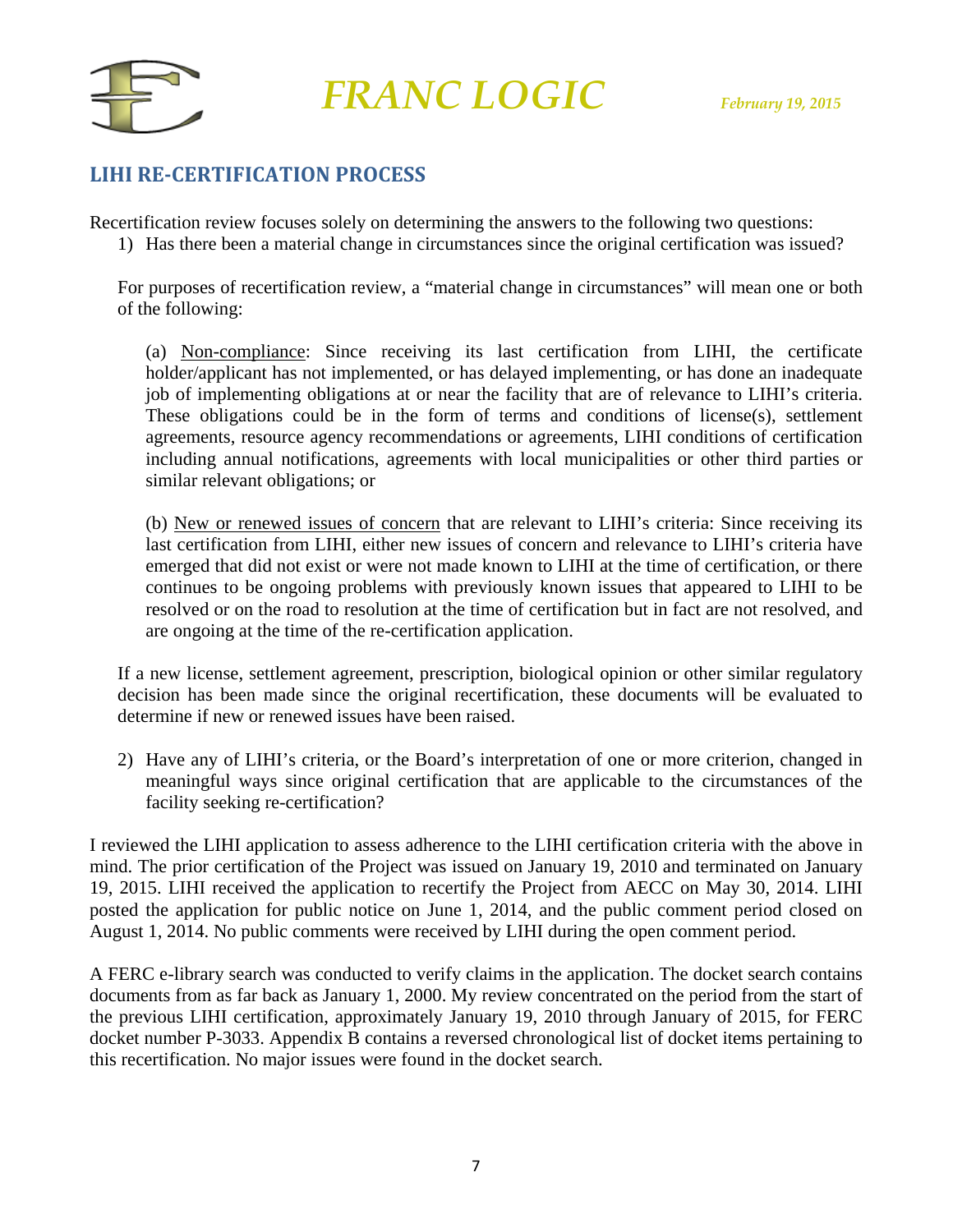

On January 13, 2015, this reviewer emailed the agencies listed in the Project's Recertification application (USFWS<sup>[11](#page-7-0)</sup>, AGFC<sup>[12](#page-7-1)</sup>, ADEQ<sup>[13](#page-7-2)</sup> and the DAH<sup>[14](#page-7-3)</sup>). In my email I stated, "... I am the LIHI *reviewer tasked with determining whether Arkansas Electric Cooperative Corporation (AECC)'s Arkansas Dam #2's Project should be LIHI recertified. I am emailing you today because you have been identified in the application by the owner as resource agency and non-governmental organization contacts familiar with the project. I would appreciate your perspective regarding the project's proposed operation with regard to satisfying its licensed environmental obligations (FERC articles) and your views pertaining to the project being "low impact". Without your input my review can only be based on the documents found in the FERC docket. Thank you for your time in this matter. "*

#### Agency responses follow:

- USFWS On January 14, 2015, in an email from Lindsey Lewis, she stated, "*Look forward to working with you. There have been some new developments in that area and we continue to do a lot of research around and downstream of Dam 2. I will discuss this with some of my colleagues and we will contact you soon about having a conference call. With schedules and weather issues, it may be a week or several weeks, but we will be in touch."*
- AGFC On January 21, 2015, in an email from Jennifer Sheehan, she stated, *"Our large rivers biologist would like to speak with the Arkansas USFWS office regarding eel passage issues. We would most likely be able to schedule a meeting with them during the first week of February and have our comment to you by Friday the 6th."*
- DAH On January 22, 2015, a letter was received from Frances McSwain, Deputy State Historic Preservation Officer, stating, *"… All tribal groups associated with the Trail of Tears passed through this area. The archeological situation at the location is the same as in 1996 and we concur that no known historic properties will be affected by this undertaking ..."*
- AGFC On February 6, 2015, in an email from Jennifer Sheehan, she attached a comment letter (See Appendix A). The AGFC states that recent studies have shed new light on the distribution and abundance of American Eels within Arkansas. A recent 2014 study concludes that ND2 is likely an impassable structure for upstream migration of eels. Also, the American Eel is undergoing status review by the USFWS and may warrant listing on the Federal Register. The AGFC offered its assistance in developing studies that will provide data on current migratory fish presence both above and below the ND2 and extent of downstream turbine-related mortality.

<span id="page-7-1"></span><span id="page-7-0"></span><sup>&</sup>lt;sup>11</sup> USFWS, Lindsey Lewis - <u>lindsey lewis@fws.gov</u> - (501) 513 4489<br><sup>12</sup> AGFC, Jennifer Sheehan - <u>[Jennifer.Sheehan@agfc.ar.gov](mailto:Jennifer.Sheehan@agfc.ar.gov)</u> - (501) 978-7301 Ext 4<br><sup>13</sup> ADEQ, Mark Hathcote - <u>[Hathcote@adeq.state.ar.us](mailto:Hathcote@adeq.state.ar.us)</u> - (501) 682-0

<span id="page-7-2"></span>

<span id="page-7-3"></span>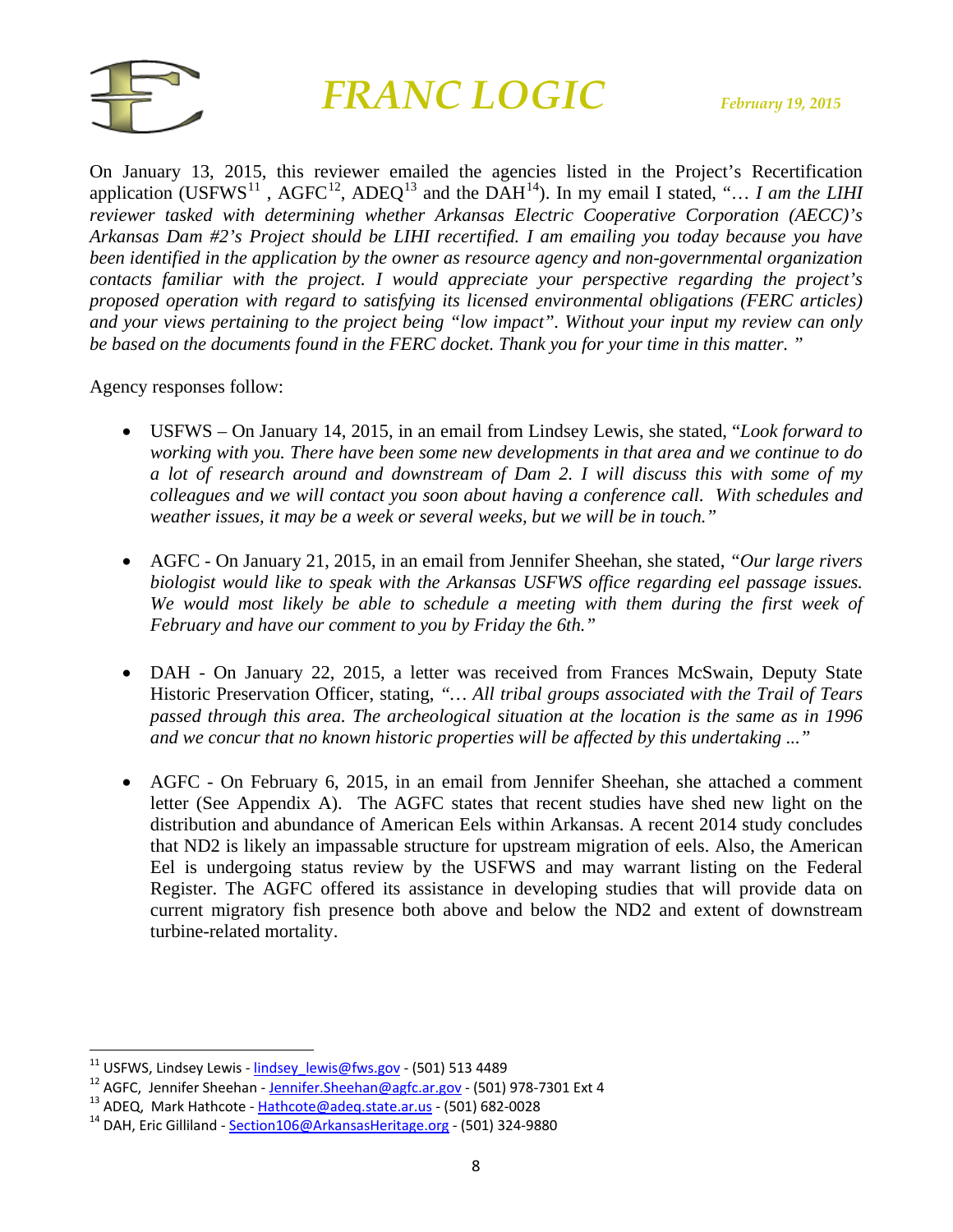

#### **RE-CERTIFICATION REVIEW**

This section contains my review of the Project with regard to LIHI's certification criteria focusing solely on determining if there has been a material change in circumstances since the original certification was issued.

#### LIHI Criterion-Flows

No specific resource agency recommendations have been issued subsequent to December 31, 1986 regarding flow conditions for fish and wildlife protection, mitigation and enhancement pertaining to the Project's operation. Additionally, no documentation pertaining to any minimum flow releases from the Project were found in the FERC docket.

However, in an USFWS April 10, 2009 letter, the agency states that the facility is not responsible for any previously existing or potentially adverse flow-related impacts to fish and wildlife resources. Additionally, all flow assessments pertaining both to the volume of flows and to ramping rates are attributable solely to the Corps and their operation.

*Throughout the prior LIHI certification period, no new areas of concern have occurred.*

#### LIHI Criterion-Water Quality

A WQC was issued to AECC by the ADPCE for the Project on November 4, 1981. On June 1, 1994, the ADPCE issued a revised WQC to approve partial land fill of wetlands for the Project.

As part of the latest LIHI recertification process in 2014, AECC requested and obtained a response from ADEQ pertaining to water quality issues at the Project. In a June 2, 2014 email, the ADEQ stated that no data suggests that the Project operations to present are inconsistent with the state's water quality criteria in general. The ADEQ also stated that this portion of the Arkansas River is not on the EPA approved 2008 303(d) list, nor is it on the draft 2010, draft 2012, or draft 2014 lists.

Additionally, no documentation pertaining to any water quality issues at the Project were found in the FERC docket.

*Throughout the prior LIHI certification period, no new areas of concern have occurred.*

#### LIHI Criterion-Fish Passage and Protection

In April of 2009, the USFWS stated that it did not issue a mandatory fish passage prescription for American Eel at the time of licensing (1983) because it was not then a species of concern, and it was not a federally listed species at this time. The Service's also believed that limited passage was available upstream of the project via the canal bypass and at the facility site during overflow and pass through flood conditions. The USFWS also said that if fish passage issues are identified in the future they will be addressed at that time.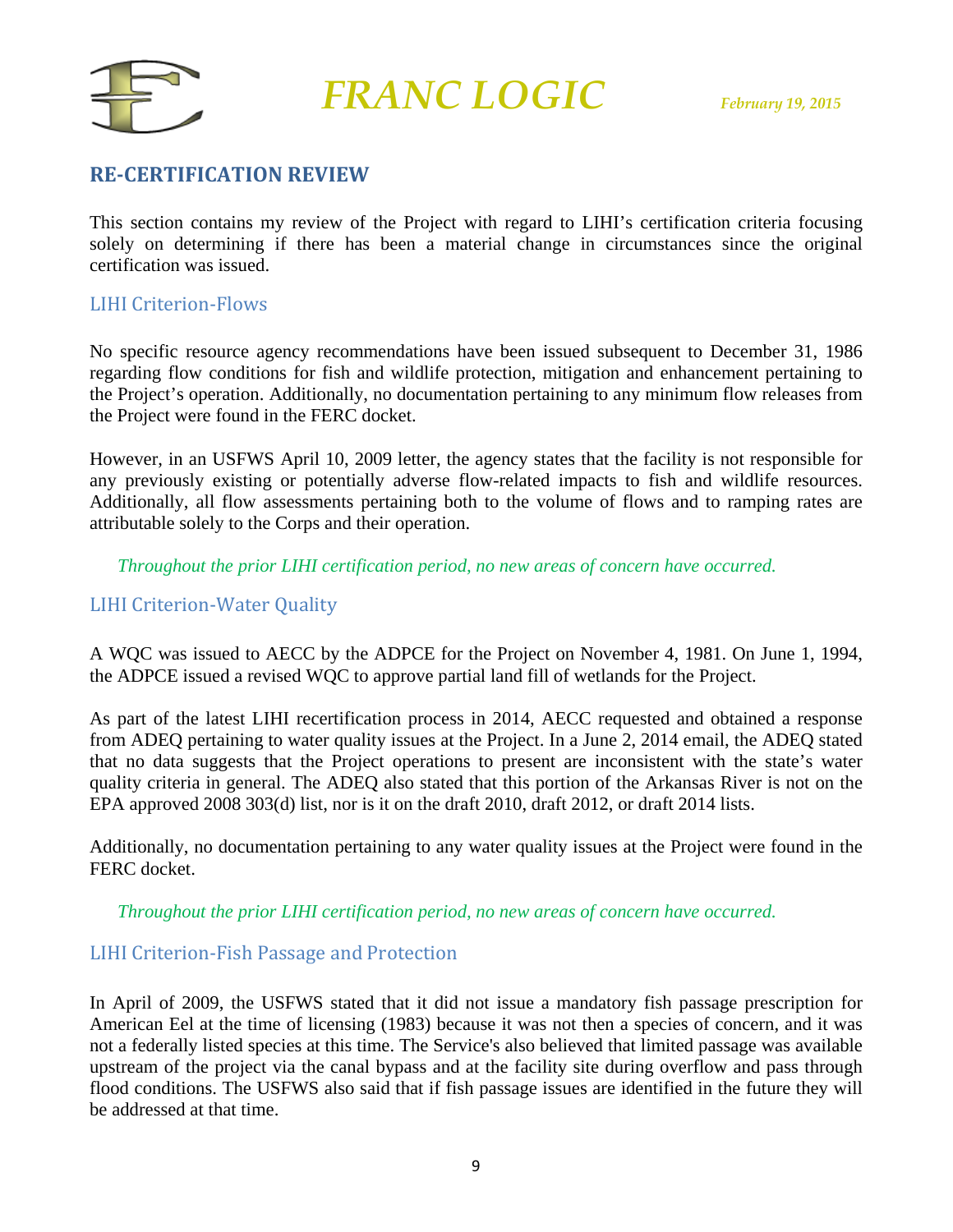

With regard to the resident fish species, the USFWS did not have concerns about resident fish passage or adverse impacts to resident fish resources from the Project. The AGFC concurred with the USFWS's findings.

In 2012, the USFWS conducted preliminary studies to determine if the American Eel is present in the area, and if so, to what extent. AECC made some facilities at the powerhouse available to the USFWS to assist with their studies.

In response to a January 13, 2015 email to resource agencies knowledgeable with the Project's operation, I received a letter from the AGFC on February 6, 2015. The AGFC states that recent studies have shed new light on the distribution and abundance of American Eels within Arkansas. The American Eel is undergoing status review by the USFWS and may warrant listing on the Federal Register. The AGFC offered its assistance in developing studies that will provide data on current migratory fish presence both above and below the ND2 and extent of downstream turbine-related mortality.

Additionally, no documentation pertaining to any fish passage issues at the Project were found in the FERC docket.

*To date, AECC has been in compliance with all LIHI Fish Passage and Protection criteria. However, American Eel distribution and abundance on the Arkansas River within the vicinity of the Project has become a new area of interest with some resource agencies. Further study and review could result in the agencies recommending the need for either upstream of downstream passage during the next LIHI certification period.* 

#### LIHI Criterion-Watershed Protection

The Corps manages the ND2's shoreline and adjacent lands separately from the Project. Resource agencies have not issue any recommendations, nor required the project to prepare any Shoreline Management Plan. Additionally, no documentation pertaining to any watershed protection issues at the Project were found in the FERC docket.

*A review of the FERC docket indicates that during the prior LIHI certification period, the Project is in compliance with concerns pertaining to watershed protection. Additionally, no new areas of concern have occurred.*

#### LIHI Criterion-Threatened and Endangered Species

In April of 2009, the USFWS stated that consultation letters with AECC prior to the facility's FERC licensing (1983) made reference to two endangered species, the American alligator and Bald eagle, and generally concluded that the facility would not have adverse effects on those two species. The USFWS believed that the facility is having no effects on these species beyond those attributable to Corps operations and pre-existing conditions.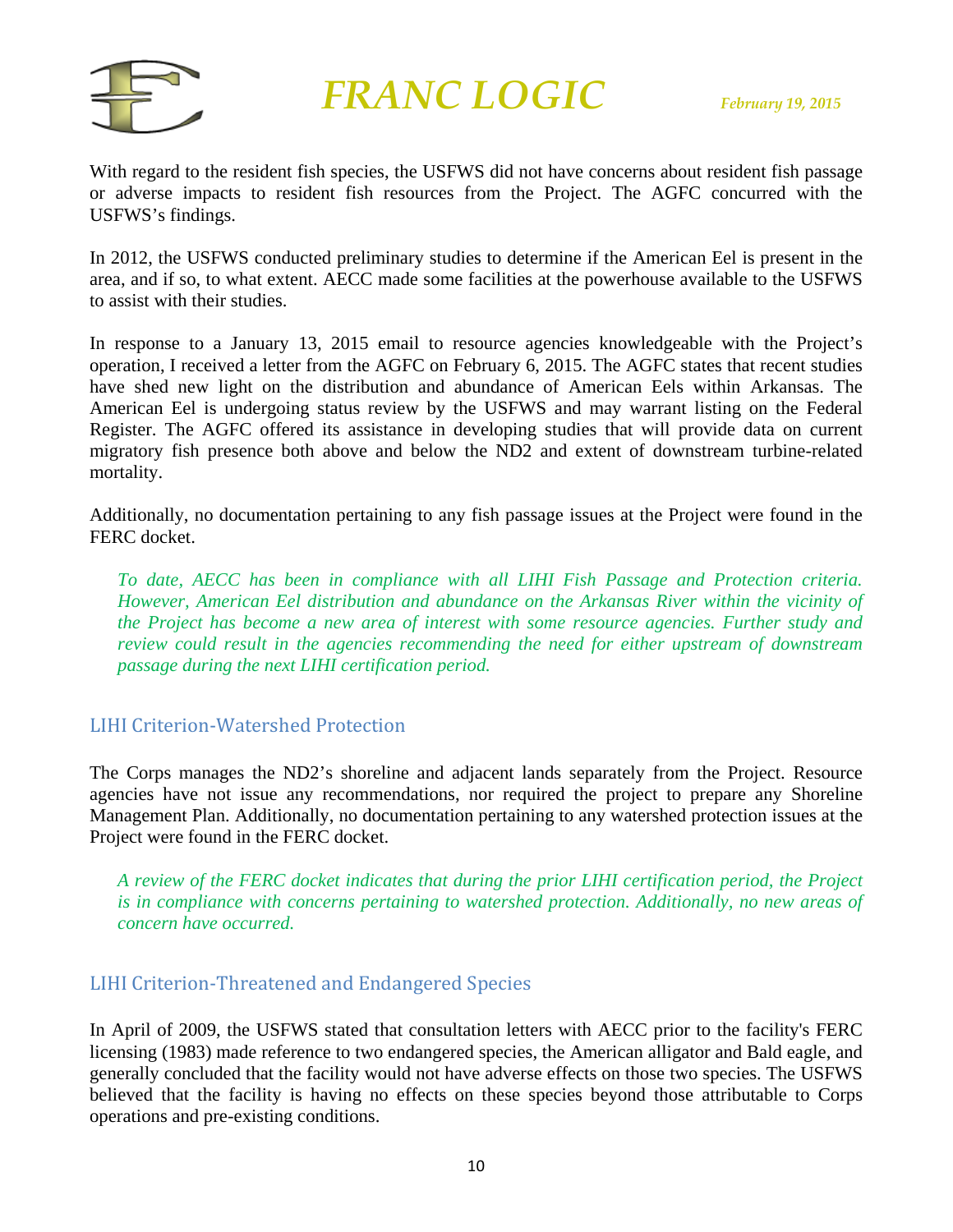

The Interior Least Tern, a federally listed endangered species, has been found to inhabit areas downstream of the facility since 1983. In addition, it is possible that two other federally listed species may be present in the lower Arkansas River downstream of the facility. Those species are: Pallid sturgeon and Fat pocketbook mussel. The USFWS issued recovery plans for all three species prior to construction of the Project. Those recovery plans contain no requirements that apply to the facility, nor has the USFWS issued incidental take authority to the facility.

Furthermore, the Service consulted with the Corps in 2005 regarding their operations and provided a Biological Opinion regarding effects to and recovery of Interior Least Tern. Any current effects to Interior Least Tern are pre-existing (existed prior to construction and operation of the hydroelectric facility) and are therefore attributable to the Corps' operations and cannot be attributed to AECC or the operation of their facility.

In regards to the Pallid Sturgeon and Fat pocketbook mussel, there is currently insufficient information available to indicate whether or not they are present in the river system or to suggest adverse effects associated with the project apart from pre-existing conditions or effects attributable to Corps operations. Therefore, the USFWS has no concerns or comments regarding effects to these species from this facility.

*A review of the FERC docket indicates that during the prior LIHI certification period, the Project is in compliance with both state and federal resource agencies concerns pertaining to threatened and endangered species and that no new areas of concern have occurred.*

LIHI Criterion-Cultural Resource Protection

In response to a January 13, 2015 email to resource agencies knowledgeable with the Project's operation, I received a letter from the DAH's Deputy State Historic Preservation Officer (Frances McSwain) on January 22, 2015. The DAH stated that all tribal groups associated with the Trail of Tears passed through this area. Additionally, the archeological situation at the location is the same as in 1996 and we concur that no known historic properties will be affected by this undertaking.

A search of the FERC docket indicates that no cultural resource management issues have been requested by the DAH.

*A review of the FERC docket indicates that during the prior LIHI certification period, the Project is in compliance with both state and federal resource agencies concerns pertaining to protection of cultural resources and that no new areas of concern have occurred.*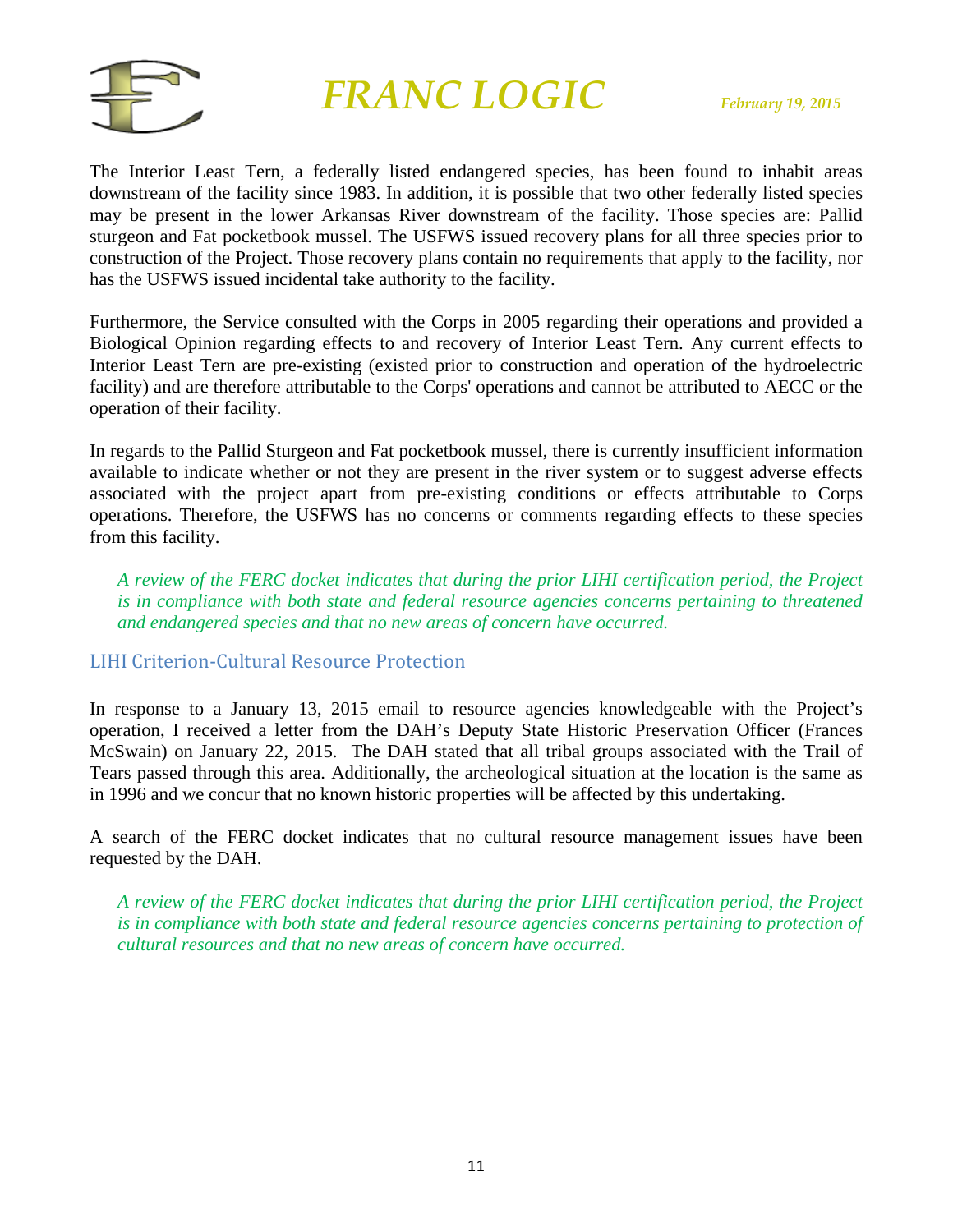

#### LIHI Criterion-Recreation

The Project is in compliance with Article 17 of the FERC license, which required AECC to conduct an analysis to determine if there is a need for additional recreational facilities and be responsible for the cost of relocation of part of Pendleton Bend Park and to provide for future additional recreation development, if there is a demonstrated need. On October 4, 1996, the Corps approved the Wilbur D. Mills Park that was relocated by  $\text{AECC}^{15}$  $\text{AECC}^{15}$  $\text{AECC}^{15}$ . AECC allow access to the park without fees or charges.

Additionally, no documentation pertaining to any recreational issues at the Project was found in the FERC docket.

*Throughout the prior LIHI certification period, the Project has been in compliance with all requirements regarding recreation protection, mitigation and/or enhancements included in the FERC license. The Project allows access to the reservoir and downstream reaches without fees or charges. Additionally, no new areas of concern have occurred during the prior LIHI certification period.*

LIHI Criterion-Facilities Recommended for Removal

*A review of the FERC docket indicates that during the prior LIHI certification period, EBH does not have any facility that has been recommended for removal by a natural resource agency.*

<span id="page-11-0"></span> <sup>15</sup> [http://www.lowimpacthydro.org/assets/files/Arkansas%20River%20Dam%202/ArkRiver%20Att%20I%20-](http://www.lowimpacthydro.org/assets/files/Arkansas%20River%20Dam%202/ArkRiver%20Att%20I%20-%20Recreation%20Documentation.PDF) [%20Recreation%20Documentation.PDF](http://www.lowimpacthydro.org/assets/files/Arkansas%20River%20Dam%202/ArkRiver%20Att%20I%20-%20Recreation%20Documentation.PDF)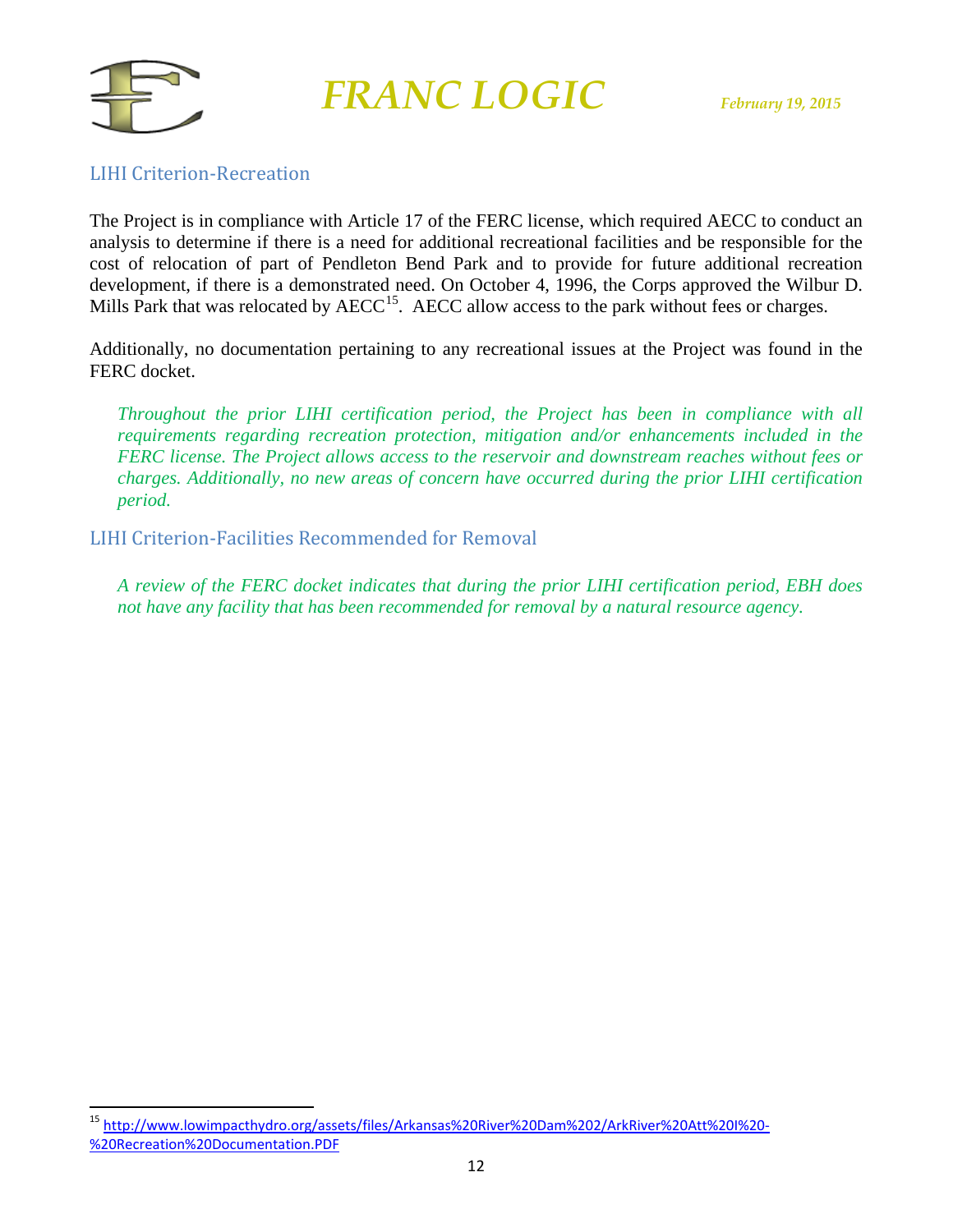



#### RECOMMENDATION

*A review of the recertification application, additional documentation noted herein, public comments submitted in writing or other communications with resource agencies and other entities, and a FERC docket search from the start of the previous LIHI certification, January 19, 2010 to the end of the certification on January 19, 2015 and through January of 2015, shows that AECC has been proactive regarding environmental issues associated with the Project. The docket search review resulted in no major non-compliance issues surfacing in the record. The project continues to satisfy the LIHI criteria.*

*One issue of concern pertains to a possible change in the downstream fisheries management objectives and recommendations by the USFWS and/or AGFC. Therefore, I recommend that AECC be issued a conditional LIHI recertification for an additional five years for the Arkansas Dam No. 2 Project, FERC Dockets P-3033.*

*A condition of LIHI recertification is for AECC to provide a status update on any agency studies pertaining to upstream or downstream fisheries management objectives as part of its annual filing requirement to LIHI. This status update will contain copies of any pertinent correspondence and documents or a statement that no changes have occurred in the past year. Based on LIHI's review of this information, and at LIHI's sole discretion, certification may be modified.* 

Hary France

*Gary M. Franc FRANC LOGIC*

*Licensing & Compliance Hydropower Consulting & Modeling*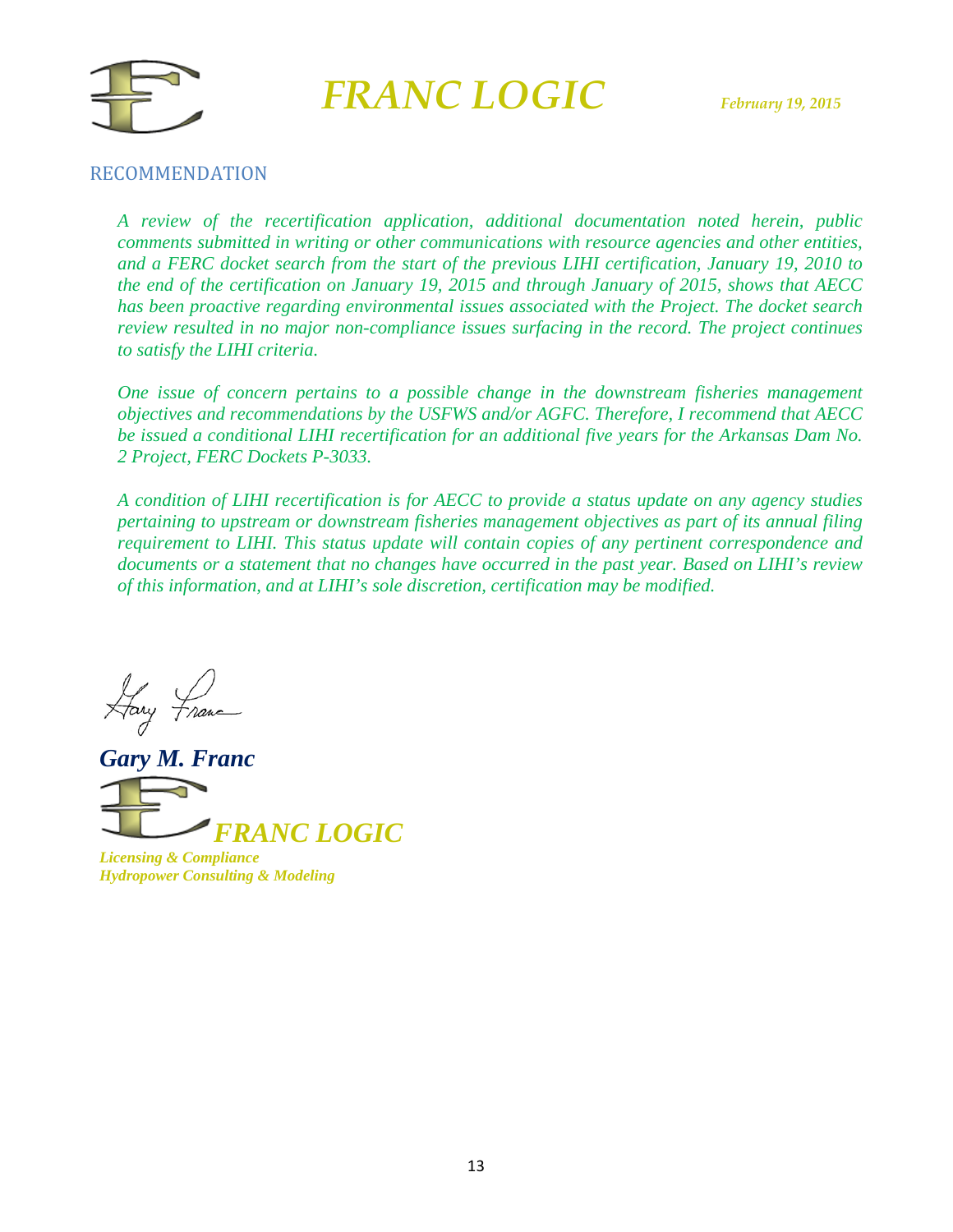



APPENDIX A PERTINENT DOCUMENTS